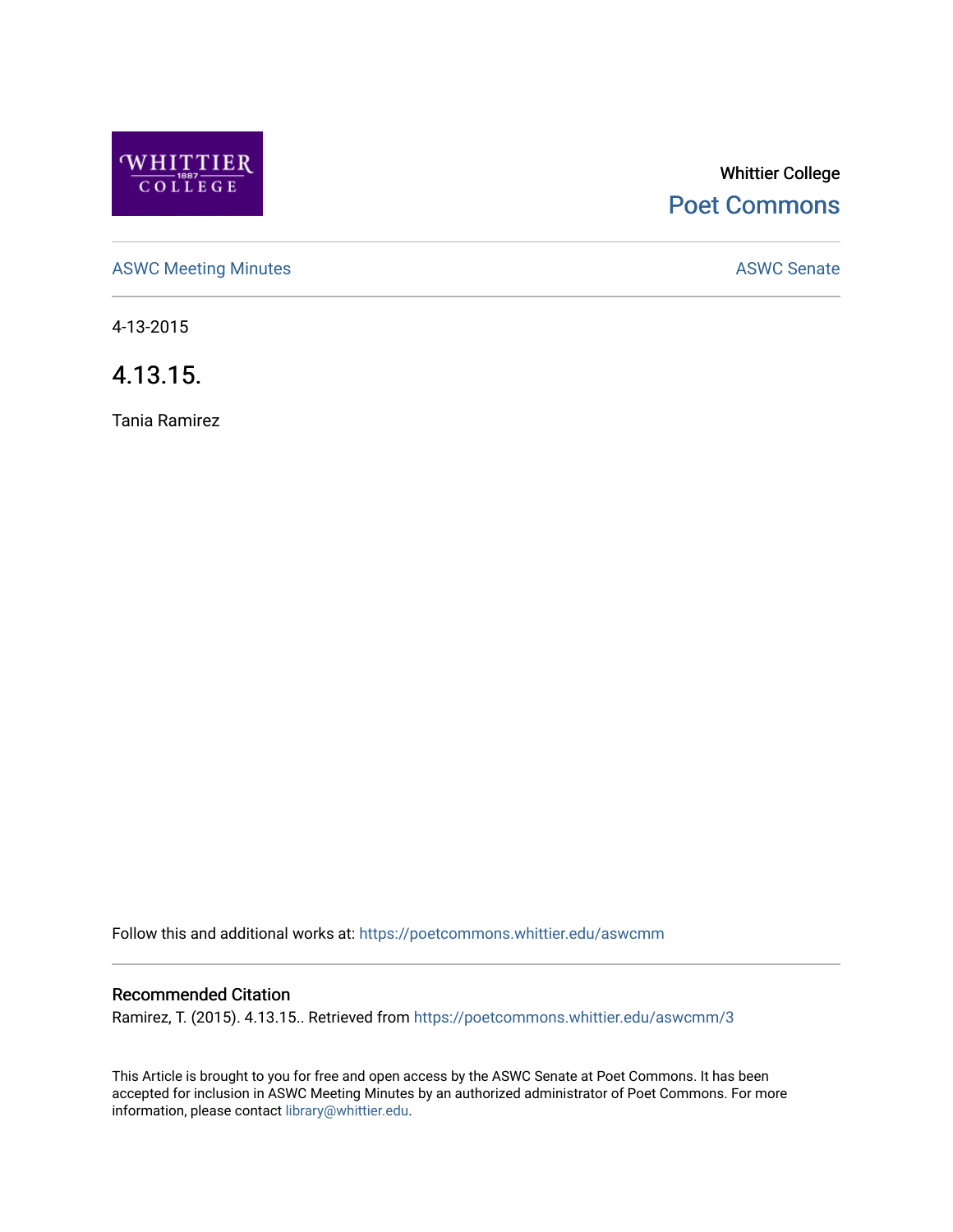

# **Meeting Minutes for April 13, 2015**

## **I. Meeting is called to order at 7:05 pm**

- a. Moment of Silence observed for our Quaker Traditions.
- b. Inspirational Quote
	- a. "Do you want to know who you are? Don't ask. Act! Action will delineate and define you."-Pres. Thomas Jefferson (3rd Pres. of USA)
	- b. Read by Senator Murillo.

# **II. Mission Statement**

- a. The ASWC Senate, as the governing body of the Associated Students of Whittier College, is dedicated to the betterment of the college as an institution and as a member of the broader community. The Senate shall assist on-campus clubs and organizations in creating, promoting and implementing dynamic programs and events that involve students and add value to their educational experience. This body will act as an open forum for students to voice their opinions and desires, always keeping the best interests of the ASWC in mind. In all of its actions, the Senate will serve the students first with integrity, dedication, responsibility and humility.
- b. Read by Senator Marquez.

# **III. Roll Call- Secretary Ramirez**

- **a. Present:** President Esquer, Vice President Duarte, Treasurer Carlson, Director Allman, Director Rashid, Senator Marquez, Senator Boynton, Senator Perez, Senator Kenny, Senator Romero, Senator Jones, Senator Sanchez, Senator Smith, Senator Meuwissen, Senator Murillo, Senator Doung, Senator Lendavai, Senator Santacruz, Senator Reyes, Senator Atoyan, Senator Kimball, Senator Vargas, and Senator Butler Senator Malgina.
- **b. Absent excused:** Senator Sanchez, Senator Reyes, Senator Smith
- **c. Unexcused:**

# **IV. Minutes Amendment/Approval**

- a. Motion to Approve Minutes from April 6th Senator Boynton.
	- a. All Minutes will be posted on Org-Sync, under "ASWC Files"

## **Personnel Issue**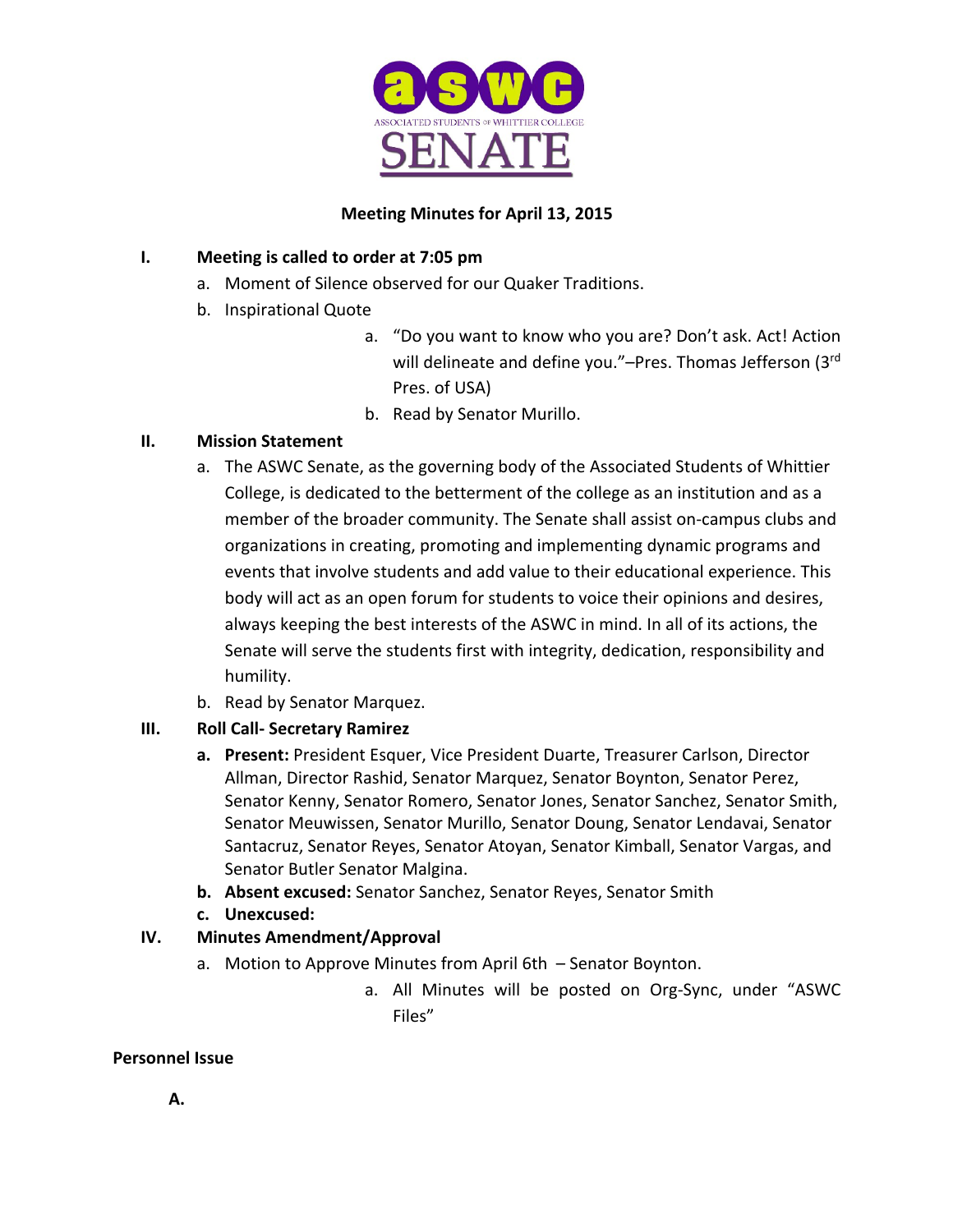#### **V. President's Message- President Esquer**

a. Please encourage all your constituents to vote on Wednesday.

#### **VI. Treasurer's Report- Treasurer Carlson**

| <b>ASWC ACCOUNTS</b>             |             |
|----------------------------------|-------------|
|                                  |             |
| <b>Executive Budget Balance:</b> | \$11,614.56 |
|                                  | est.        |
| Reserve Account Balance:         | \$33,259.10 |
|                                  | est.        |
| Total Funds Allocated:           | \$59,258.92 |
|                                  |             |
| <b>TOTAL ASWC FUNDS:</b>         |             |
|                                  | \$10,092.66 |
| • General Fund:                  | est.        |
|                                  |             |
| <b>Total Requests Pending:</b>   |             |
| • First Readings Pending:        | \$2,480.00  |
| • Second Readings Pending:       | \$6,544.00  |
|                                  |             |
| <b>RELATED ACCOUNTS</b>          |             |
|                                  |             |
| Program Board Account:           | \$27,389.66 |
|                                  | est.        |
| Media Council Account:           |             |
|                                  |             |

#### **VII. Constituent Reports**

#### **a. Senator Marquez**

- a. Nothing new to report.
- b. Currently working on revising constitution.
- c.Currently looking to revise their constitution.

#### **b. Senator Boynton (Freshman Class Council President)**

- a. FCC looking to book a fundraiser.
- b. Also working on changing the constitution.
- **c. Senator Kenny (Off- Campus Rep)**
	- a. Nothing new to report.
- **d. Senator Romero (Off-Campus Rep)**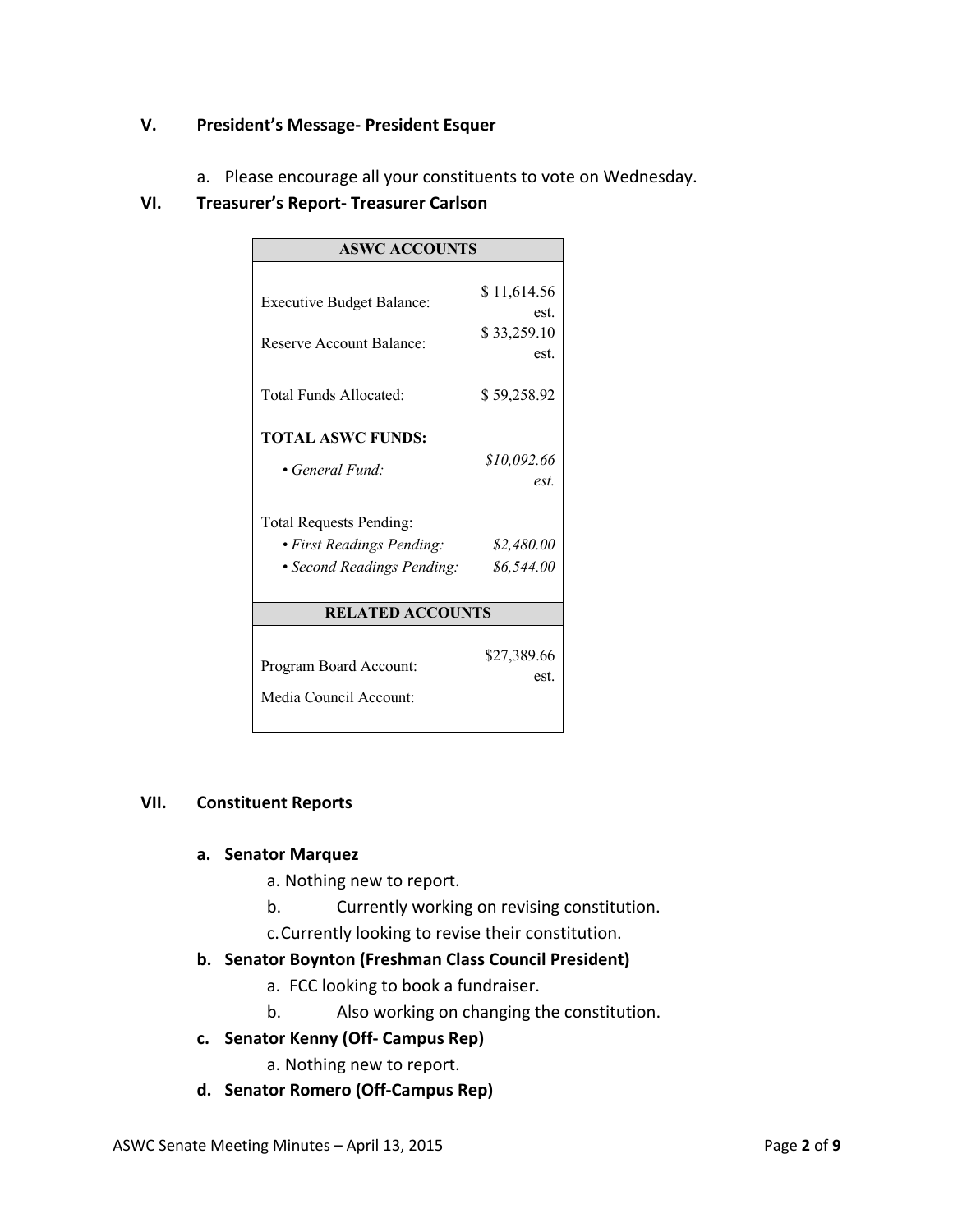A. Nothing new to report.

- **e. Senator Perez (Off-Campus Rep)** a.Nothing new to report.
- **f. Senator Meuwissen (Student Body Rep)** A. Nothing new to report.
- **g. Senator Smith (Student Body Rep)**

a. Nothing new to report.

**h. Senator Sanchez (Student Body Rep)**

a. Nothing new to report.

**i. Senator Jones (Student Body Rep)**

a. Nothing new to report.

- **j. Senator Murillo (Residence Hall rep)**
	- a. Tuesday 8 to 9 first yoga class and Wednesday 5 to 6 first dance class this are still going on this week.
- **k. Senator Duong (Residence Hall rep)**

a. Nothing new to report.

- **l. Senator Lendavai (Residence Hall rep)** a.Nothing new to report.
- **m. Senator Reyes (SAAC rep)**

a. Nothing new to report.

n. **Senator Atoya (SAAC rep)**

**A.** Nothing new to report.

- o. **Senator Santacruz (Diversity Council)** A. Nothing new to report.
- **p. Senator Kimball (Inter-Club Council)**

a. Last meeting.

- **q. Senator Marquez (Social Justice Coalition)** a.Nothing new to report.
- **r. Senator Malgina (Inter-Society council co chair)** a. Nothing new to report.
- **s. Senator Butler (Inter-Society council co chair)**
	- a. Nothing new to report.

#### **VIII. Committee Reports**

a. Administrative- Vice President Duarte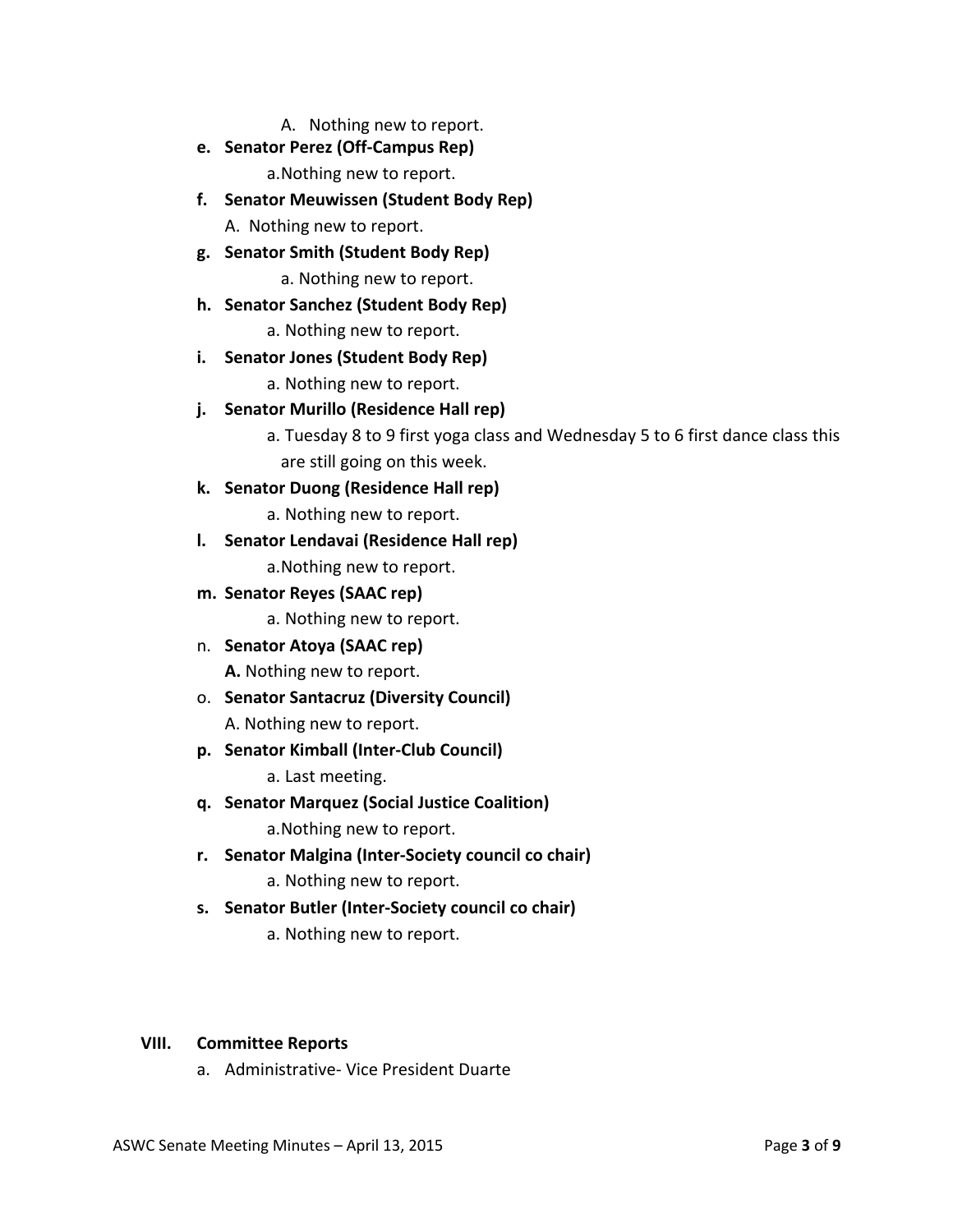- a. Meetings are Wednesday at 2:30.
- b. The new bills will be voted on tonight regarding the funding code.
- b. Budget- Treasurer Carlson
	- a. My committee met today and went over the 3 readings we have.
- c. Campus Relations- Dir. Rashid
	- a. ASWC Address had a good turn out this year, I hope that this event will be continued and improved.
	- b. We are now live tweeting senate minutes for those who can't make it to the meetings.
	- c. End of the year reports are due very soon. I need them by the end of the school year. The point of this report is to reflect on issues you have dealt with.
- d. Elections- Secretary Ramirez
	- a. Nothing new to report.
- e. Program Board Program Board Director Allman
	- a. PB are new executive board will be announced next year.
- f. Advocacy- President Esquer
	- A. Met with campus on Thursday the city is considering opening parking in the north side of the campus.
	- B. Philadelphia and Glen court is now going to be permit parking
	- C. New smoking air in the upper village.
- g. Culinary- Senator Jones
	- a. We've seen a lot of improvement, however we are working towards more improvements.
- h. Environmental- Senator Vargas
	- a. For funding request we are requesting funds to improve the Wanberg garden.
- i. Student Feedback- Senator Kenny
	- a. Working to put up commuter boxes and looking to bring more recycling bins to the dorms.
	- b. Also looking to get new signs for parking.
	- c. In regards to comment boxes we have made new papers.
- j. Commuter Senator Perez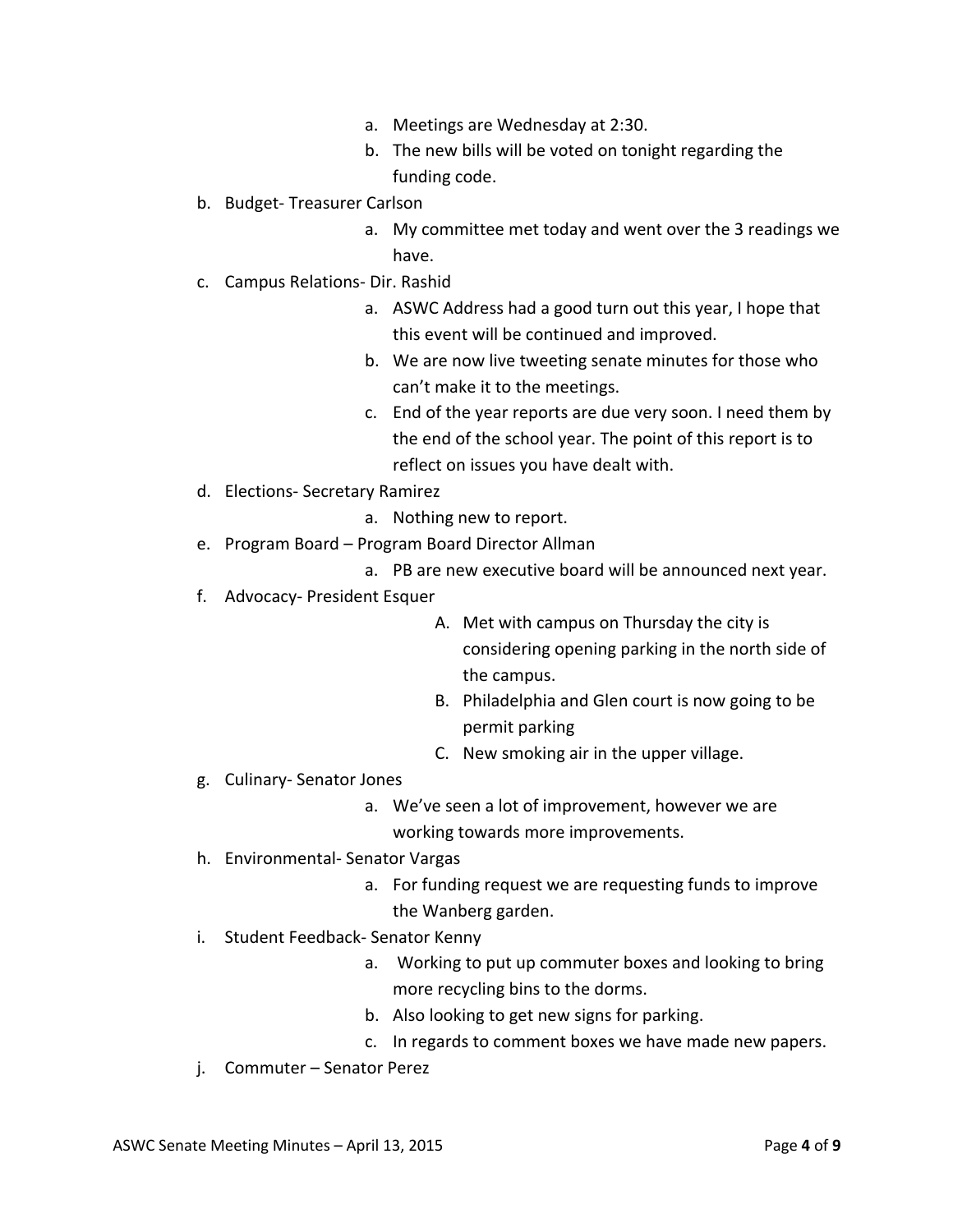a. Last Meeting went very well. Talked about how we could improve the faculty master councils.

IX. **Public Voice -** This is the portion of the meeting for anyone who is not on the table to address any questions, comments, or concerns.

Student- I would like to start of by going over your constitution. In article (8)… I believe the student government; senate will be approachable to the student body. You are considered an official organization. When it says accountable if there are any flaws that should be fixed. Article 5-section clause 3 it states all constant elections shall be declared plurality. Contested elections will be determined by plurality. Article 7 all election related issues would be determined by plurality. The by laws contradict the current constitution. Therefore I believe that run off was unconstitutional the original vote in the first round are what determines the true winner. I am only stating this from the constitution therefore I believe there was no room for errors.

Vice President Duarte-Seeing that this election included a violation having the run off election was only be fair for both students and candidates.

President –According to article 12 section The committee took into consideration all factors that affected this election which led to the decision of having the run off election.

Student- Plurality means multiple people were running. Therefore, I believe who ever had the largest number was the winner percentages don't matter. Therefore all contestants who won in this election did not count.

Director Allman-The run off election was called before the results of the election due to the violation.

Senator Vargas- Tampering with the elections can count as telling people who they should vote for.

Director Rashid- The run off was a penalty due to the violation. Therefore a run off election took place.

Director Allman- according to our constitution when calling a run off election we can call it within one week. I understand that it could have been set for another day however the committee saw it best that it take place right away.

Senator Vargas- Candidates did have the opportunity to get people to vote through their campaigning.

Student- But couldn't the committee as body representing the body could have done more to reach the students about voting again.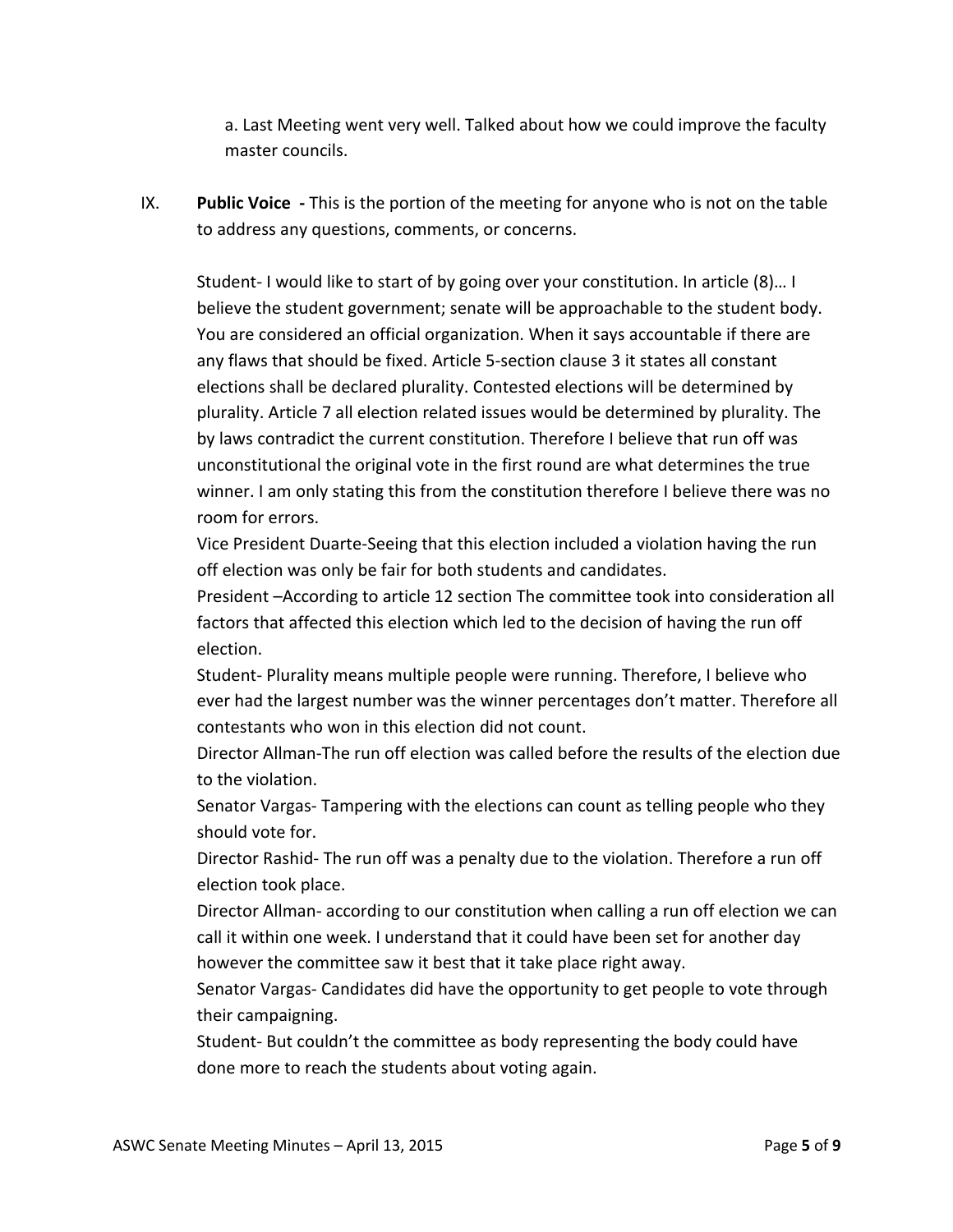DR- Yes, we are a representative body however the election committee did its part in reaching the student body. If you look at bigger governmental intuitions they provide the information then its up to the constituents. It imperative to understand that there is dual responsibility. Considering it was all over social media there is no excuse for students not voting. Candidates were able communicate with their constituents about voting as well.

Student- I think maybe for our next election we should change how voting happens. I am thinking having specific polls rather then having the table outside the ci. VP- That could definitely be something to change. That is why we encourage students to come to our committee meetings to propose changes. We are very open to suggestions.

President Esquer- As a committee we discussed the violation then the chair and advisor discussed final solutions.

Director Rashid- its need to be understood to clarify when the violation was severe enough that it hurt the results of the election code. The run-off the election was held again but this time with more caution.

DA- we did not hinder anyone from voting, we simply based on the discretion and discussions called the run off elections.

DR- There is always a way for students to bring suggestions about any codes. Senator Murillo- what is your end goal of this meeting?

Student- I think the winner of the first round of elections should be named the winner.

Student- I was wondering if senate can help the Sudexxo if you could please contact me.

Student- Why is it that the numbers and violations are so hidden in the elections committee.

President Esquer- Everything is confidential so when a violation happens the candidate has a chance to inform the constituents.

Student- Article 5 states in order to achieve communication it will foster communication…

Director Rashid- Open communication does not mean every detail is told certain information is not disclosed.

Student- article 6 states committees will have at least one non-senate committee member, a faculty advisor would be considered administrative.

President Esquer- Point of Information we do have a non-senate member part of the committee.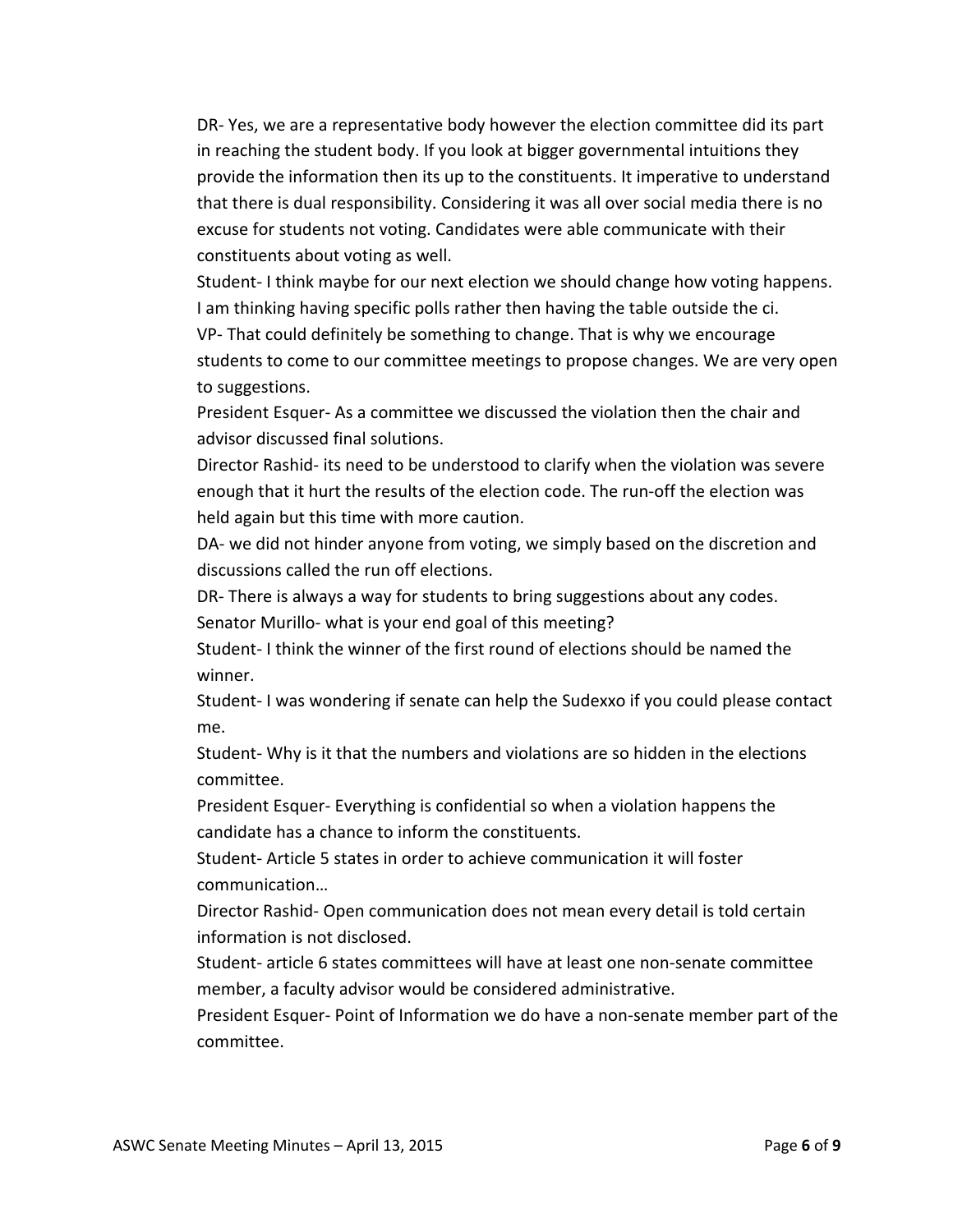President- We stand by our decision and I encourage anyone to get involved with the committee if they would like to propose changes. Thank you.

Student- At the last presidential debate we mentioned that this elections. We are shifting to district voting system. WC submitted a map done by the President.

Apparently no one was aware I wanted to raise this issue. The college is saying how the WC views the community of politics in Whittier.

VP- in regards to the district map we as a senate were not made aware so thank you for letting us know.

Student- I emailed e-board about a couple questions I would like to know the status of that.

DR- I am currently still working on finding those answers for you.

Student- I also wanted to know if Environmental committee is still meeting in the senate office?

Senator Vargas-Yes, the meeting this week was cancelled however we are still meeting there next week.

DR- back to what we were talking about the WC being involved with the politics of the community. My question to you is how could do you want us address this issue. Student- I originally I thought these maps were discussed at the end of meetings. I think it would be great if senate can put out an email saying that senate is not involved with issue.

DR- Are these other maps accessible to the public.

Student- yes all the maps that have been submitted are online and can be shared. Student- Last week we had a meeting with the president and mentioned how I don't feel that WC is serving first generation students. We would like a public statement that supports the dreamers; I think this would make a more comfortable relationship.

DR- I agree with what you said and I recently started conversations with the cultural center. I'm looking into doing the research and would love your help.

Senator Santacruz- Just to add I am the diversity council representative and I work closely with the cultural center so I can help too.

Student- Just a point of information we are having Dye for Diversity this Tuesday and Wednesday during lunch hours.

#### **First Readings**

- A. Bowling Event by KNS
	- a. April  $27<sup>th</sup>$  from 9 pm to 11 pm.
	- b. 10 dollars a person.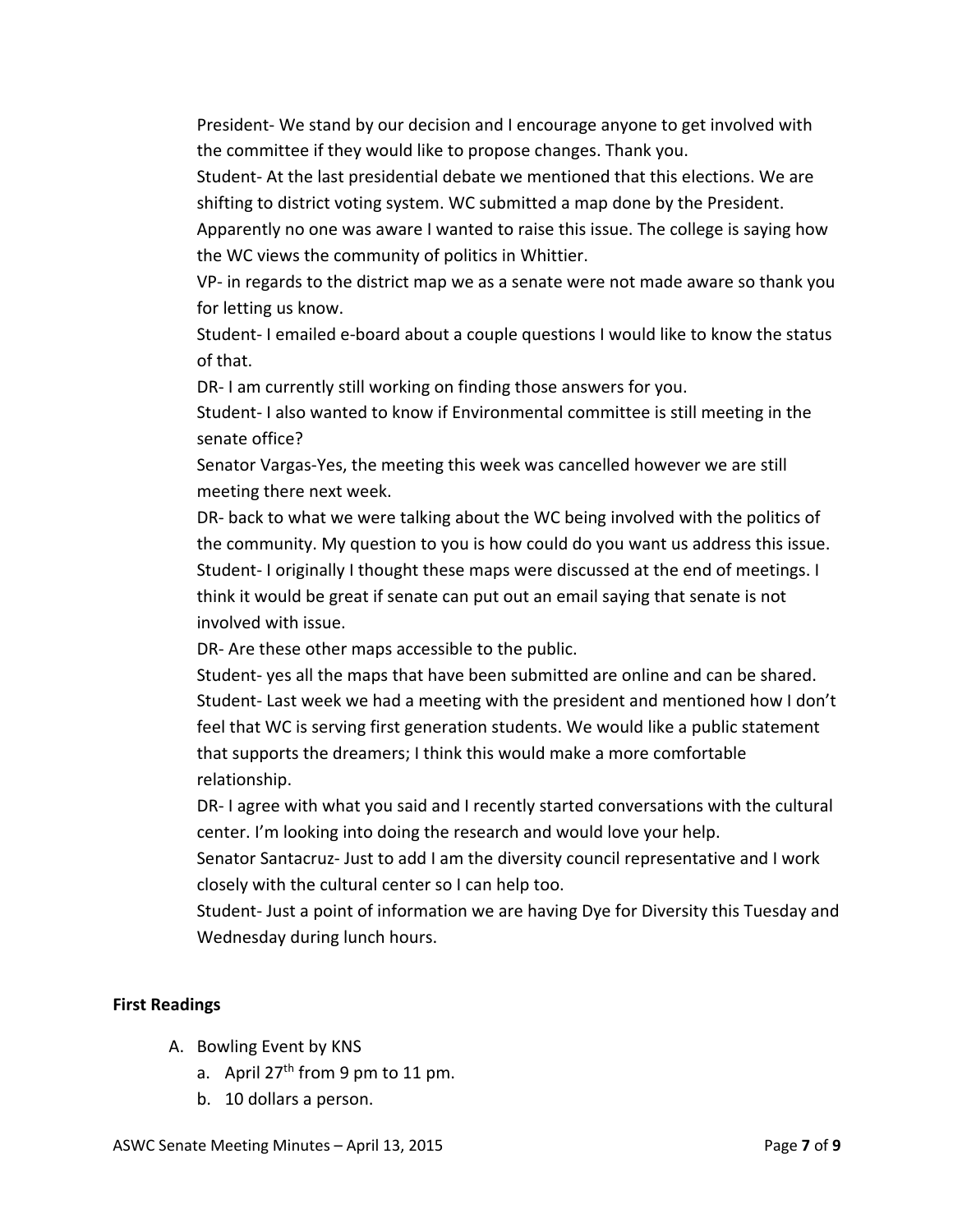- c. 2/3rds vote is needed to hear this reading those who want to hear it-majority.
- d. Total requested \$650.
- B. Biology Club Panel by KNS
	- a. Total requested \$125.
	- b. This will be networking events with physical therapist where students can build connections with professionals.
	- c. Senator M motions to fast-track event.
- C. Body Exhibit by KNS
	- a. 2/3rds vote to hear this event- majority
	- b. Event date April 19<sup>th</sup> from 10:30 am to 2 pm, requesting \$600 for transportation.
	- c. Showcase in Buena Park and we would like to request fast track.
	- d. Senator Perez- motions to fast track event
- D. Lavender Graduation by TOBEGLAD
	- a. Total requested \$300 for food and decorations.
	- b. Event date April  $30<sup>th</sup>$  from 5:30 to 7 pm in the Campus Center.
	- c. Request to fast track event.
	- d. Senator Atoyan motions to fast track event.
- E. SoCal Intercollegiate by LOL
	- a. 2/3rds to hear event- majority
	- b. Total requested \$630 for speaker, food, decorations, and printing.
	- c. Tournament across Southern California. It starting to get big in the east
		- coast. This will be our first begin event and would appreciate the support.
	- d. Event date is May  $2^{nd}$  in the Campus Center from 12 pm to 9 pm.
- F. Biology Club Panel by KNS
	- a. Event date April  $15<sup>th</sup>$  from 7:30 to 9 pm.
	- b. Requesting \$300 for speaker and food.
	- c. Request to fast track event.

## **Daily Calendar Considerations**

- A. Moving streaming program by Res Life
	- A. Requesting for funds for annual contract fee for the movie program.
	- B. This would be coming out the reserve.
	- C. 8,700 hits were on the Program January 2014 to February 2015.
	- D. We have 96 movies per year and we pick about 12 movies per month that stay on the website for 3 months.
	- E. It's about 400 students watching movies per month.
	- F. This program can only be accessed in the residence hall however if you're on the poets network it can be accessed.